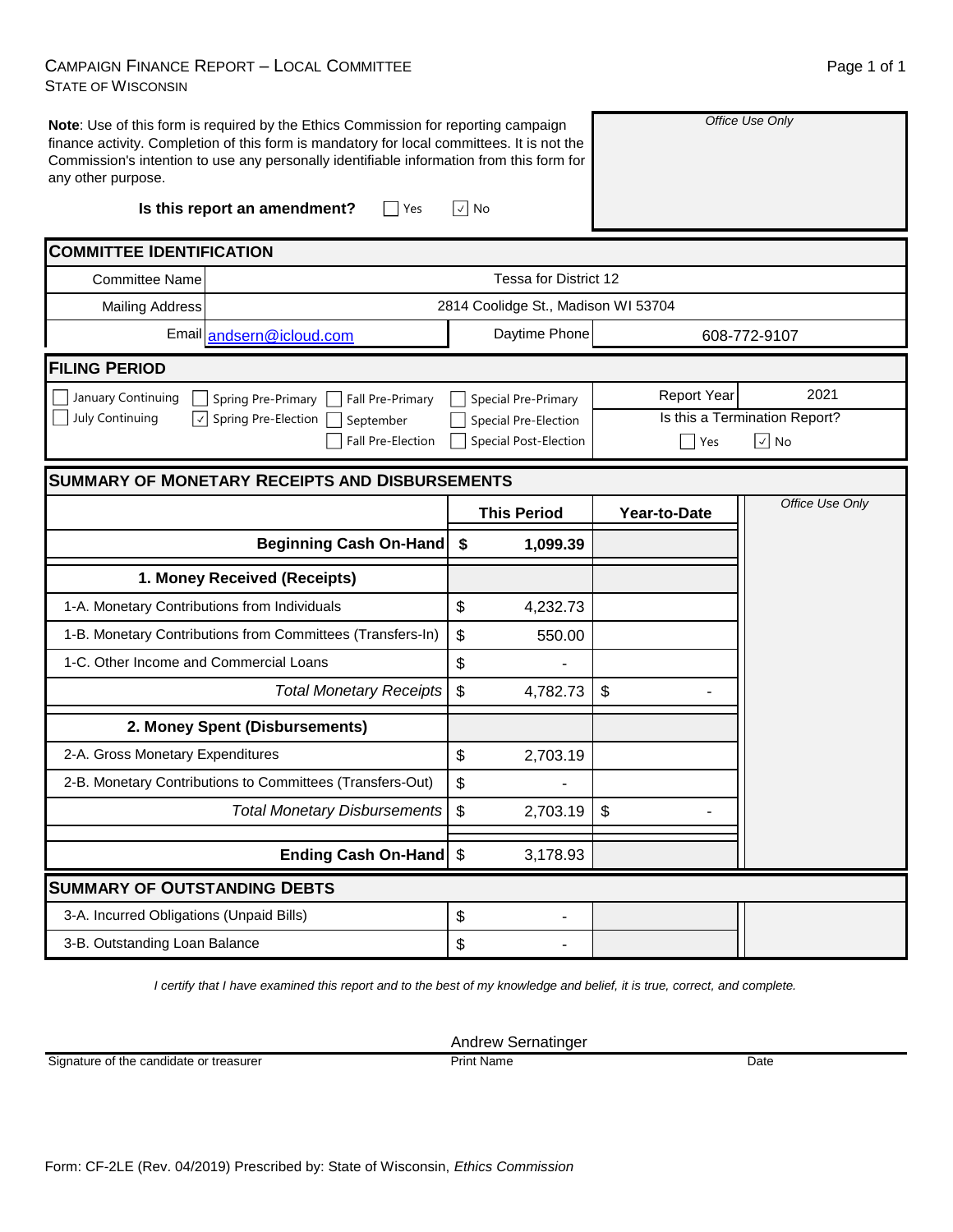# **Income** Schedule 1-A **Monetary Contributions from Individuals (Including Loans from Individuals)** Page 1 of 8

| <b>Date</b>          | <b>Name</b>                         | <b>Address</b>                     | City              | <b>ST</b> | Zip        | Occupation                             | <b>Comments</b>           | Amount       |
|----------------------|-------------------------------------|------------------------------------|-------------------|-----------|------------|----------------------------------------|---------------------------|--------------|
|                      | 1/5/2021 Lorien Draeger             | 2550 University Ave Apt Madison    |                   | WI        |            | 53705 Software Developer               |                           | 50           |
|                      | 1/5/2021 Nicholas Davies            | 3717 Richard St                    | Madison           | WI        |            | 53714 Software Developer               |                           | 50           |
|                      | 1/9/2021 Tina Echeverria            | <b>PO Box 111</b>                  | Shaw Island       | WA        |            | 98286 Not Employed                     |                           | 100          |
|                      | 1/9/2021 Kate Diamond               | 2741 Myrtle Street                 | Madison           | WI        |            | 53704 Outreach Specialist              |                           | 25           |
|                      | 1/10/2021 Bradley Geyer             | 3834 Whitman Lane #20 Madison      |                   | WI        |            | 53704 Cab driver                       |                           | 100          |
|                      | 1/10/2021 Rebecca Wyllie-Echeverria | 2205 S 96th S                      | Tacoma            | <b>WA</b> |            | 98444 Teacher                          |                           | 25           |
|                      | 1/11/2021 Will Leemkuil             | 225 Gardner Ave                    | <b>Burlington</b> | WI        |            | 53105 office worker                    |                           | 25           |
|                      | 1/13/2021 Brian Ward                | 2741 Myrtle St                     | Madison           | WI        |            | 53704 Teacher                          |                           | 25           |
|                      | 1/13/2021 Etan Heller               | 102 Oak Street                     | Madison           | WI        |            | 53704 Hardware QA                      |                           | 100          |
|                      | 1/18/2021 Heidi Wegleitner          | 1941 E Dayton St.                  | Madison           | WI        |            | 53704 Attorney                         |                           | \$<br>100.00 |
|                      | 1/19/2021 Andrew Sernatinger        | 2602 Dahle St.                     | Madison           | WI        |            | 53704 Account Tech                     | In-Kind, Airtable service | \$<br>288.00 |
|                      | 1/23/2021 Joseph Gadient            | 143 S Hancock St                   | Madison           | WI        |            | 53703 Data and Reporting Coordinator   |                           | 25           |
|                      | 1/24/2021 Alexander Bea             | 2137 E Mifflin St                  | Madison           | WI        |            | 53704 web developer                    |                           | 50           |
|                      | 2/7/2021 Steve Lorenz               | 5460 Congress ave #3               | Madison           | WI        |            | 53718 Manager                          |                           | 10           |
|                      | 2/7/2021 Aimee Martinelli           | 2721 Doverton SQ                   | Mountain View CA  |           |            | 94040 Not Employed                     |                           | 100          |
|                      | 1/25/2021 Savvina Chowdhury         | 2812 Conger ave NW                 | Olympia           | WA        |            | 98502 Professor                        |                           | 200          |
|                      | 1/25/2021 Mary Begley               | 116 S. 96th St.                    | Omaha             | <b>NE</b> |            | 68114 Architect                        |                           | 40           |
|                      | 2/8/2021 Will Leemkuil              | 225 Gardner Ave                    | Burlington        | WI        |            | 53105 office worker                    |                           | 25           |
|                      | 2/9/2021 Tina Echeverria            | <b>PO Box 111</b>                  | Shaw Island       | <b>WA</b> |            | 98286 Not Employed                     |                           | 100          |
|                      | 2/9/2021 Kate Diamond               | 2741 Myrtle Street                 | Madison           | WI        |            | 53704 Outreach Specialist              |                           | 25           |
|                      | 2/9/2021 Tessa Echeverria           | 2645 Milwaukee St                  | Madison           | WI        |            | 53704 PCB Designer                     |                           | 15           |
|                      | 2/9/2021 Stef Haima                 | 318 Evergreen Avenue               | Madison           | WI        |            | 53704 Physical therapist               |                           | 50           |
|                      | 2/11/2021 Jakob Gingrich            | 701 W Main St                      | Madison           | WI        |            | 53715 Technical Communications         |                           | 25           |
| 2/13/2021 Brian Ward |                                     | 2741 Myrtle St                     | Madison           | WI        |            | 53704 Teacher                          |                           | 25           |
|                      | 2/13/2021 Danielle Tucci            | 4513 Camden Road                   | Madison           | WI        |            | 53716 Real Estate Transaction Manager  |                           | 15           |
|                      | 2/14/2021 Carleigh Knowles          | 2514 N Sacramento Ave Chicago      |                   | IL        |            | 60647 Communication Specialist         |                           | 50           |
|                      | 2/14/2021 Joe Schneider             | 1601 high point rd                 | Stoughton         | WI        | 53589 Chef |                                        |                           | 25           |
|                      | 2/18/2021 Michael Childers          | 7642 Mid Town Road Ap Madison      |                   | WI        | 53719 UW   |                                        |                           | 25           |
|                      | 2/18/2021 Luz Sosa                  | 819 N. 16th Street Apt 3 Milwaukee |                   | WI        |            | 53233 Milwaukee Area Technical College |                           | 25           |
|                      | 2/26/2021 Brenda Konkel             | 30 N Hancock St                    | Madison           | WI        |            | 53703 Exec Dir                         |                           | 100          |
|                      | $2/26/2021$ Martha Kemble           | 4211 School Rd                     | Madison           | WI        |            | 53704 Finance admin                    |                           | 25           |
|                      | 2/27/2021 Diane Farsetta            | 213 N Fifth St                     | Madison           | WI        |            | 53704 Outreach Specialist              |                           | 100          |
|                      | 3/3/2021 Andrew Smith               | 7 Barton Ave SE apt 4              | Minneapolis       | <b>MN</b> |            | 55414 Design Professional              |                           | 25           |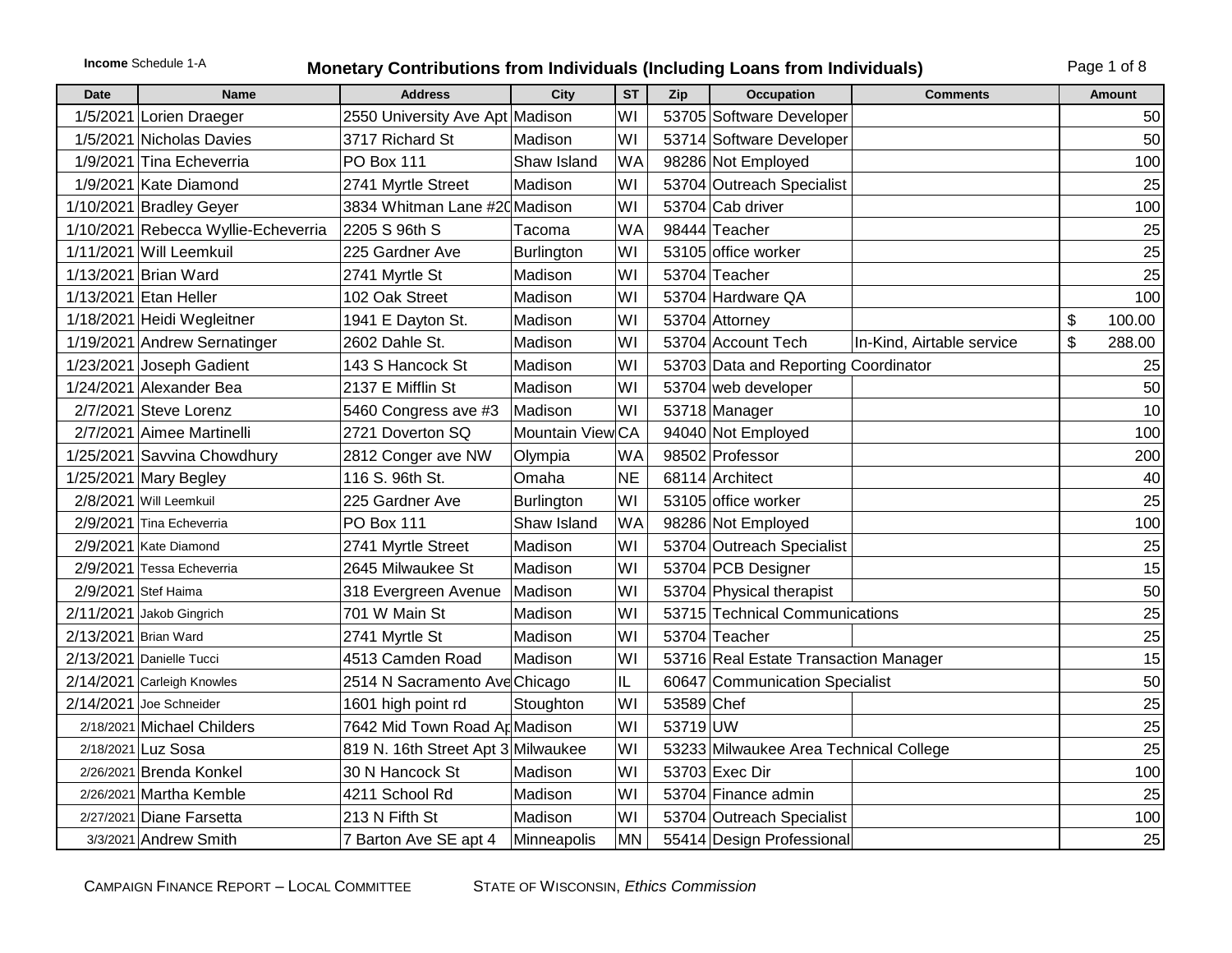# **Income** Schedule 1-A **Monetary Contributions from Individuals (Including Loans from Individuals)** Page 2 of 8

| Date                 | <b>Name</b>                       | <b>Address</b>                    | <b>City</b> | <b>ST</b> | Zip | Occupation                     | <b>Comments</b> | <b>Amount</b> |
|----------------------|-----------------------------------|-----------------------------------|-------------|-----------|-----|--------------------------------|-----------------|---------------|
|                      | 3/3/2021 Magge Denman             | 413 N Sherman #3                  | Madison     | WI        |     | 53704 Receptionist             |                 | 5             |
|                      | 3/5/2021 Marc Silberman           | 317 Glenthistle Ct                | Madison     | WI        |     | 53705 Not Employed             |                 | 100           |
|                      | 3/5/2021 Allison Bell             | 2142 E Mifflin St                 | Madison     | WI        |     | 53704 Not Employed             |                 | 50            |
|                      | 3/7/2021 Alexander Bea            | 2137 E Mifflin St                 | Madison     | WI        |     | 53704 web developer            |                 | 25            |
|                      | 3/7/2021 Hakan Yilmaz             | 530 W 50th St                     | New york    | <b>NY</b> |     | 10019 Graduate Assistant       |                 | 25            |
|                      | 3/8/2021 Zach Sutter              | 6116 State Road 73 Apt Marshall   |             | WI        |     | 53559 Package Handler          |                 | \$<br>25.00   |
|                      | 3/8/2021 Zach Sutter              | 6116 State Road 73 Apt Marshall   |             | WI        |     | 53559 Package Handler          |                 | \$<br>50.00   |
|                      | 3/9/2021 Kate Diamond             | 2741 Myrtle Street                | Madison     | WI        |     | 53704 Outreach Specialist      |                 | \$<br>25.00   |
|                      | 3/9/2021 Tina Echeverria          | PO Box 111                        | Shaw Island | <b>WA</b> |     | 98286 Not Employed             |                 | \$<br>100.00  |
| 3/12/2021 Mary Croy  |                                   | 135 S. Hancock                    | Madison     | WI        |     | 53703 Administrative Asst      |                 | 15            |
|                      | 3/13/2021 Brian Ward              | 2741 Myrtle St                    | Madison     | WI        |     | 53704 Teacher                  |                 | 25            |
|                      | 3/13/2021 Gregory Geboski         | 3629 Napoli Lane #8               | Middleton   | WI        |     | 53562 Not Employed             |                 | 15            |
| 3/13/2021 Arden Rice |                                   | 3821 Clover Ln                    | Madison     | WI        |     | 53714 Systems Analyst          |                 | 25            |
|                      | 3/13/2021 Ronald Rosenberry Chase | 6521 Westin Drive                 | Madison     | WI        |     | 53719 facilities programmer    |                 | 20            |
|                      | 3/13/2021 Charle Ryan             | 649 Tamarack Way                  | Verona      | WI        |     | 53593 Regional Director        |                 | 10            |
|                      | 3/14/2021 Ashley Hudson           | 1103 Gilson St.                   | Madison     | WI        |     | 53715 Organizer                |                 | 10            |
|                      | 3/14/2021 Adithya Pugazhendhi     | 1033 High St #407                 | Madison     | WI        |     | 53715 Hosting Systems engineer |                 | 25            |
| 3/15/2021 Jon Hain   |                                   | 1917 E. Dayton St.                | Madison     | WI        |     | 53704 Manager                  |                 | 15            |
|                      | 3/16/2021 Heather Forney          | 2465 Tawhee Drive                 | Fitchburg   | WI        |     | 53711 Not Employed             |                 | 50            |
|                      | 3/17/2021 Anthony Dellicolli      | 224 N Altadena Ave                | Royal Oak   | MI        |     | 48067 Engineer                 |                 | 16.67         |
|                      | 3/17/2021 Emily Compton           | 32-58 48th Street                 | Queens      | <b>NY</b> |     | 11103 Attorney                 |                 | 16.67         |
|                      | 3/17/2021 Samuel Lewis            | 1236 Pacific St                   | Brooklyn    | <b>NY</b> |     | 11216 organizer                |                 | 41.66         |
|                      | 3/17/2021 William Neidhardt       | 862 Union St Apt 5D               | Brooklyn    | <b>NY</b> |     | 11215 Press Secretary          |                 | 16.67         |
|                      | 3/17/2021 Roy Zuniga              | 2943 36th ave s                   | Seattle     | <b>WA</b> |     | 98144 Software Developer       |                 | 16.66         |
|                      | 3/17/2021 Christian Thou-Eanes    | 166 Northview Dr.                 | Asheboro    | <b>NC</b> |     | 27203 Machine Operator         |                 | 1.67          |
|                      | 3/17/2021 Spencer Chan            | 1920 North Kedzie Aven Chicago    |             | IL.       |     | 60647 Deputy Data Director     |                 | 16.67         |
|                      | 3/17/2021 Spencer Chan            | 1920 North Kedzie Aven Chicago    |             | IL        |     | 60647 Deputy Data Director     |                 | 27            |
|                      | 3/17/2021 Fainan Lakha            | 470 Eastern Parkway ap Brooklyn   |             | <b>NY</b> |     | 11225 Deputy Chief of Staff    |                 | 12.5          |
|                      | 3/17/2021 Will Bloom              | 2649 n. kedzie                    | Chicago     | IL.       |     | 60647 Associate                |                 | 6.66          |
|                      | 3/17/2021 Ambria Taylor           | 3101 S Racine Ave 3A              | Chicago     | IL        |     | 60616 Teacher                  |                 | 8.33          |
|                      | 3/17/2021 Oren Schweitzer         | 180 Riverside Drive Apt. New York |             | <b>NY</b> |     | 10024 Not Employed             |                 | 4.5           |
|                      | 3/17/2021 Kristin Schall          | 537 40th st #2                    | Brooklyn    | <b>NY</b> |     | 11232 Teacher                  |                 | 16.67         |
|                      | 3/17/2021 Andrey Chichagov        | 10 River Road Apt 15J New York    |             | <b>NY</b> |     | 10044 AfterSchool Director     |                 | 8.34          |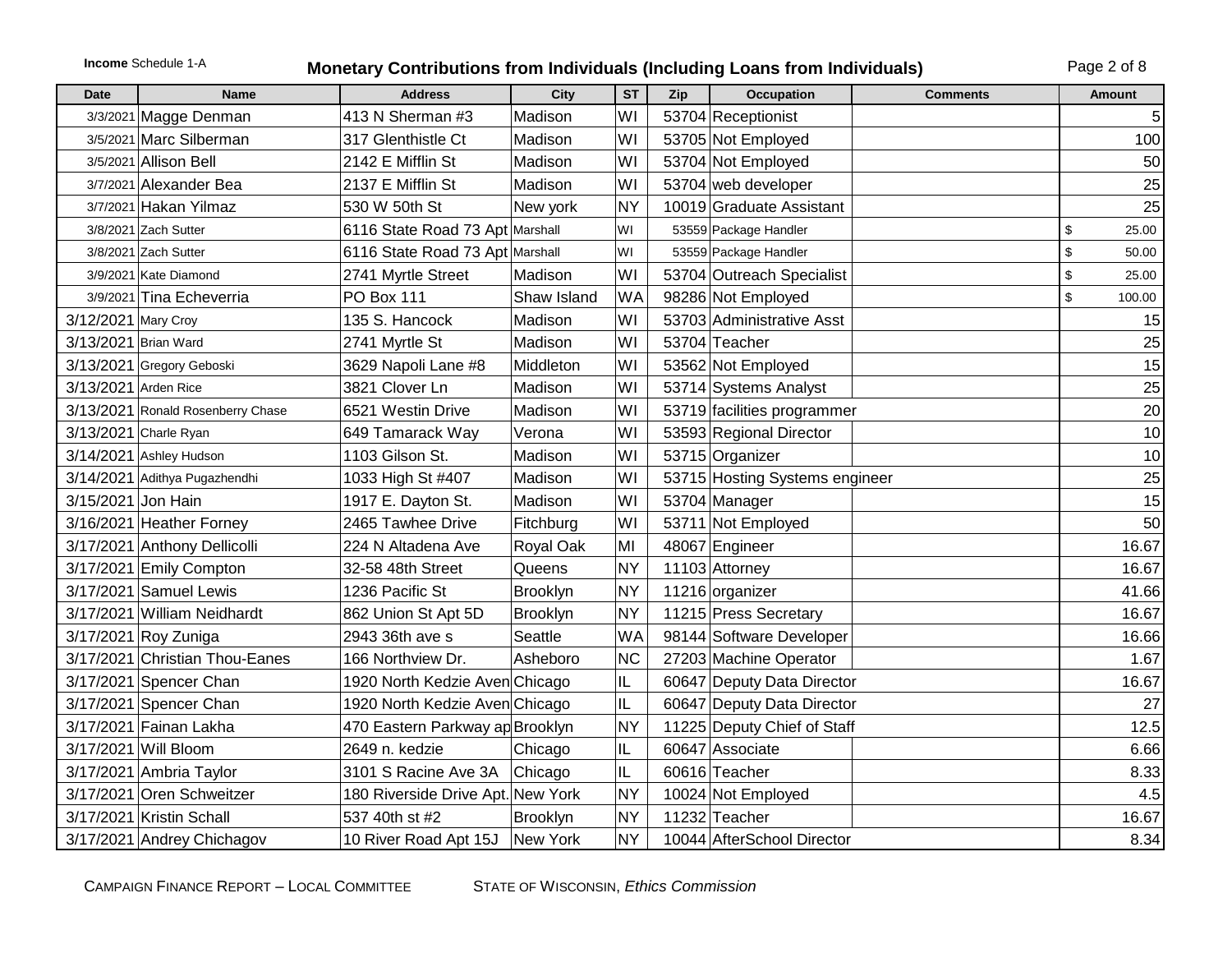### **Income** Schedule 1-A **Monetary Contributions from Individuals (Including Loans from Individuals)** Page 3 of 8

| <b>Date</b>        | <b>Name</b>                  | <b>Address</b>                     | City            | <b>ST</b> | Zip | Occupation                       | <b>Comments</b> | <b>Amount</b> |
|--------------------|------------------------------|------------------------------------|-----------------|-----------|-----|----------------------------------|-----------------|---------------|
|                    | 3/17/2021 Eric Wimer         | 535 E 86th st. Apt #14B New York   |                 | <b>NY</b> |     | 10028 Home Specialist            |                 | 8.33          |
|                    | 3/17/2021 Nathan Knauf       | 1000 Curran St NW                  | Atlanta         | GA        |     | 30318 Research Associate         |                 | 4.5           |
|                    | 3/17/2021 Andrew Powers      | 1300 South Farmview D Dover        |                 | DE        |     | 19904 Not Employed               |                 |               |
|                    | 3/17/2021 Owen Haight        | 14 Landseer St.                    | <b>Boston</b>   | <b>MA</b> |     | 2132 Driver                      |                 | 4.5           |
|                    | 3/17/2021 Willem Morris      | 567 w 149 St. Apartmen New York    |                 | <b>NY</b> |     | 10031 Assistant                  |                 | 4.5           |
|                    | 3/17/2021 Matthew Kirkegaard | 1723 Wilson Ave                    | Salt Lake City  | UT        |     | 84108 Not employed               |                 | 3             |
|                    | 3/17/2021 Megan Svoboda      | 1640 Woolsey St                    | Berkeley        | CA        |     | 94703 Non-profit                 |                 | 8.34          |
|                    | 3/17/2021 Laura Bartkowiak   | 39 Dahill Road 1F                  | Brooklyn        | <b>NY</b> |     | 11218 Data analyst               |                 | 8.33          |
|                    | 3/17/2021 Quinn Martindale   | 5110 Bluffside Dr.                 | Austin          | <b>TX</b> |     | 78759 Lawyer                     |                 | 41.66         |
|                    | 3/17/2021 Samuel Coffin      | 748 Saint marks ave                | Brooklyn        | <b>NY</b> |     | 11216 Civil servant              |                 | 8.33          |
|                    | 3/17/2021 Boris Dirnbach     | 6350 Lancaster Ave                 | Philadelphia    | PA        |     | 19151 Not Employed               |                 | 15            |
|                    | 3/17/2021 richard azierski   | 1017 Jefferson Street              | Hoboken         | <b>NJ</b> |     | 7030 Construction                |                 | 16.67         |
|                    | 3/17/2021 Sean Kase          | 3524 W Lyndale St                  | Chicago         | IL        |     | 60647 IT Systems Administrator   |                 | 1.67          |
|                    | 3/17/2021 Brad Chester       | 8190 Mistletoe Lane                | Lorton          | VA        |     | 22079 Campaign Manager           |                 | 8.34          |
|                    | 3/17/2021 Noah Popp          | 123 Freeman St. Apt. 3L Brooklyn   |                 | <b>NY</b> |     | 11222 Attorney                   |                 | 41.67         |
| 3/17/2021 Tal Levy |                              | 535 S SERRANO AVE ALOS ANGELE CA   |                 |           |     | 90020 Software Engineer          |                 | 40            |
|                    | 3/17/2021 Joel Berger        | 580 Washington Street   Boston     |                 | <b>MA</b> |     | 2111 Scientist                   |                 | 8.33          |
|                    | 3/17/2021 Francis del Prado  | 181 Quincy St                      | <b>Brooklyn</b> | <b>NY</b> |     | 11216 Business Development       |                 | 4.5           |
|                    | 3/17/2021 Robert Winding     | 3683 Colony Oaks Drive Eugene      |                 | OR        |     | 97405 City Carrier               |                 | 41.67         |
|                    | 3/17/2021 nat steele         | 38 V St NW                         | Washington      | DC        |     | 20001 Organizer                  |                 | 16.66         |
|                    | 3/17/2021 Timothy Zhu        | 12708 Roark Ct                     | Reston          | VA        |     | 20191 Data Specialist            |                 | 4.5           |
|                    | 3/17/2021 Joshua Pirl        | 124 Berkshire Street Apt Cambridge |                 | <b>MA</b> |     | 2141 Research Associate          |                 | 4.5           |
|                    | 3/17/2021 William Reisman    | 315 west 98 street #2c             | <b>NEW YORK</b> | <b>NY</b> |     | 10025-5 Membership Services      |                 | 4.5           |
|                    | 3/17/2021 Viktor Roytman     | 20 Seaman Av Apt 6G                | New York        | <b>NY</b> |     | 10034 Software Engineer          |                 | 10            |
|                    | 3/17/2021 James Alton        | 3550 Watervale Way                 | Martinez        | GA        |     | 30907 Not Employed               |                 | 2.5           |
|                    | 3/17/2021 Sam Brinker        | 12018 Whippoorwill Lan Rockville   |                 | <b>MD</b> |     | 20852 Background Investigator    |                 | 4.5           |
|                    | 3/17/2021 DEREK TULOWITZKY   | 100 N Santa Rosa St                | San Antonio     | <b>TX</b> |     | 78207 Vacant Building Specialist |                 | 4.5           |
|                    | 3/17/2021 Nathan Graves      | 8215 Fern Bluff Ave                | Round Rock      | <b>TX</b> |     | 78681 Apprentice Electrician     |                 |               |
|                    | 3/17/2021 Alejandro Silva    | 47 Reeve PI 7                      | Brooklyn        | <b>NY</b> |     | 11218 Software Engineer          |                 | 8.33          |
|                    | 3/17/2021 Tim Johnson        | 5437 24th Ave S                    | Minneapolis     | <b>MN</b> |     | 55417 Software Engineer          |                 | 4.5           |
|                    | 3/17/2021 Gustavo Gordillo   | 345 Decatur St.                    | Brooklyn        | <b>NY</b> |     | 11233 Not Employed               |                 | 16.67         |
|                    | 3/17/2021 Michaela Brangan   | 277 Pleasant St 3L                 | Northampton     | <b>MA</b> |     | 1060 Professor                   |                 | 6.67          |
|                    | 3/17/2021 Nicholas Hussong   | 4770 N Manor Ave #306 Chicago      |                 | IL        |     | 60625 Manager                    |                 | 4.5           |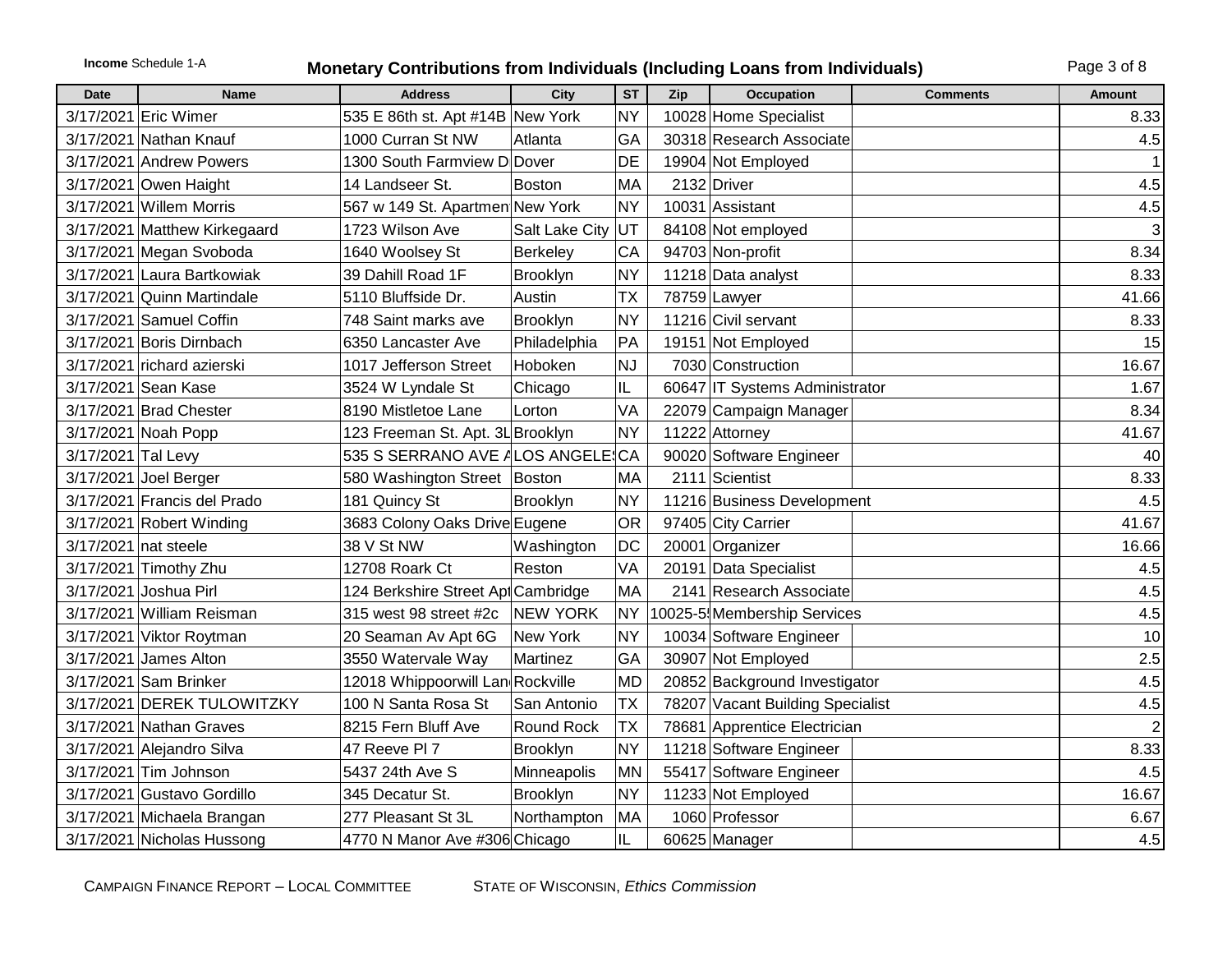# **Income** Schedule 1-A **Monetary Contributions from Individuals (Including Loans from Individuals)** Page 4 of 8

| <b>Date</b>         | <b>Name</b>                   | <b>Address</b>                    | City               | <b>ST</b> | Zip         | <b>Occupation</b>                      | <b>Comments</b> | Amount         |
|---------------------|-------------------------------|-----------------------------------|--------------------|-----------|-------------|----------------------------------------|-----------------|----------------|
|                     | 3/17/2021 Harry Soriano       | 12 Elizabeth St Apt 4             | <b>Norwalk</b>     | <b>CT</b> |             | 6854 Analyst                           |                 | 4.5            |
|                     | 3/17/2021 William Jones       | 1232 Stanford St.                 | Santa Monica       | <b>CA</b> |             | 90404 Teacher                          |                 | 8.34           |
|                     | 3/17/2021 Megan Berkobien     | 610 Lawrence                      | Ann Arbor          | MI        |             | 48104 Teacher                          |                 | 4.5            |
|                     | 3/17/2021 Jacob Slaughter     | 201 A Richards Street             | College Statior TX |           | 77840 Tutor |                                        |                 | 8.33           |
|                     | 3/17/2021 max gelula          | 2927 W MCLEAN AVE AChicago        |                    | IL        |             | 60647 Not Employed                     |                 | 1.67           |
|                     | 3/17/2021 John Lashlee        | 120 Flynn Avenue                  | Mountain View CA   |           |             | 94043 Data scientist                   |                 | 16.67          |
|                     | 3/17/2021 Benjamin Suddaby    | 1807 Perez Street                 | Austin             | <b>TX</b> |             | 78721 Call Center                      |                 | 4.5            |
|                     | 3/17/2021 Christian Long      | 126 McGuinness Blvd               | New York           | <b>NY</b> |             | 11222 Software Engineer                |                 | 8.33           |
|                     | 3/17/2021 Conor Arpwel        | 2129 Florida Avenue Nw Washington |                    | <b>DC</b> |             | 20008 Data Specialist                  |                 | 41.66          |
|                     | 3/17/2021 Heather Hillenbrand | 657 Ecton Road                    | Akron              | OH        |             | 44303 Cafeteria Worker                 |                 | 4.5            |
|                     | 3/17/2021 Christopher Maisano | 360 E 19th Street N               | Brooklyn           | <b>NY</b> |             | 11226 Database Administrator           |                 | 16.66          |
|                     | 3/17/2021 Adam Rea            | 150 Lexington Circle              | Athens             | GA        |             | 30605 Scientist                        |                 | 4.5            |
|                     | 3/17/2021 Vincent Kelley      | 61 Decatur Street Apt 2 Brooklyn  |                    | <b>NY</b> |             | 11216 Archives Project Manager         |                 | $6\phantom{.}$ |
|                     | 3/17/2021 Sara Gore           | 5506 Grover Avenue Ap Austin      |                    | <b>TX</b> |             | 78756 Software Developer               |                 | 4.5            |
|                     | 3/17/2021 Kara Hall           | 2600 Seashore Drive               | Las Vegas          | <b>NV</b> |             | 89128 Consultant                       |                 | 3.33           |
|                     | 3/17/2021 Brian Nuckols       | 1431 Oakglen st                   | Pittsburgh         | PA        |             | 15204 Marketing                        |                 | 1.3            |
|                     | 3/17/2021 Brian Wivell        | 1495 Newton Street NW Washington  |                    | <b>DC</b> |             | 20010 Organizer                        |                 | 16.66          |
|                     | 3/17/2021 Ben Beers           | 2357 33rd St Apt D2               | Astoria            | <b>NY</b> |             | 11105 Data Analyst                     |                 | 8.33           |
|                     | 3/17/2021 Ben Beers           | 2357 33rd St Apt D2               | Astoria            | <b>NY</b> |             | 11105 Data Analyst                     |                 | 16.67          |
|                     | 3/17/2021 Justin Colucci      | 4713 Santa Anna Street Austin     |                    | <b>TX</b> |             | 78721 Delivery Driver                  |                 |                |
|                     | 3/17/2021 Grace Hansen        | 1403 Cinnamon Path                | <b>AUSTIN</b>      | <b>TX</b> |             | 78704 Taxonomy Analyst                 |                 | 4.5            |
| 3/17/2021 Kai Ortiz |                               | 5914 Elizabeth Ave SE             | Auburn             | <b>WA</b> |             | 98092 Courtesy clerk                   |                 | 1.66           |
|                     | 3/17/2021 Joshua Holbrook     | 464 Prospect PI 1F                | <b>Brooklyn</b>    | <b>NY</b> |             | 11238 Software Engineer                |                 | 16.67          |
|                     | 3/17/2021 Sarah Brady         | 34-14 34th Street 2F              | Astoria            | <b>NY</b> |             | 11106 Business development coordinator |                 | 4.5            |
|                     | 3/17/2021 Logan Yates         | 3110 Bienville Street             | New Orleans        | LA        |             | 70119 Nonprofit Business Development   |                 | 4.5            |
|                     | 3/17/2021 Matt Stone          | 272 Athol Avenue Apt. COakland    |                    | CA        |             | 94606 Teaching Assistant               |                 | 4.5            |
|                     | 3/17/2021 Grayson Lanza       | 1288 barrigona ct                 | <b>Naples</b>      | FL        |             | 34119 lifeguard                        |                 | 4.5            |
|                     | 3/17/2021 Luis Rodriguez      | 238 Knickerbocker Ave   Brooklyn  |                    | <b>NY</b> |             | 11237 Engineer                         |                 | 4.5            |
|                     | 3/17/2021 Roy Zuniga          | 2943 36th ave s                   | Seattle            | <b>WA</b> |             | 98144 Software Developer               |                 | 8.34           |
|                     | 3/17/2021 Sam Range           | 560 S Main St #9N                 | Los Angeles        | CA        |             | 90013 Engineer                         |                 | 4.5            |
|                     | 3/17/2021 Nicholas Rubin      | 4514 Overbrook Ave                | North Charlest SC  |           |             | 29405 Gis analyst                      |                 | 4.5            |
|                     | 3/17/2021 Benjamin Davis      | 1047 Martin Pl                    | Ann Arbor          | MI        |             | 48104 Not employed                     |                 | 4.5            |
|                     | 3/17/2021 Alex Seubert        | 5309 Link Ave                     | Austin             | <b>TX</b> |             | 78751 Software engineer                |                 | 16.66          |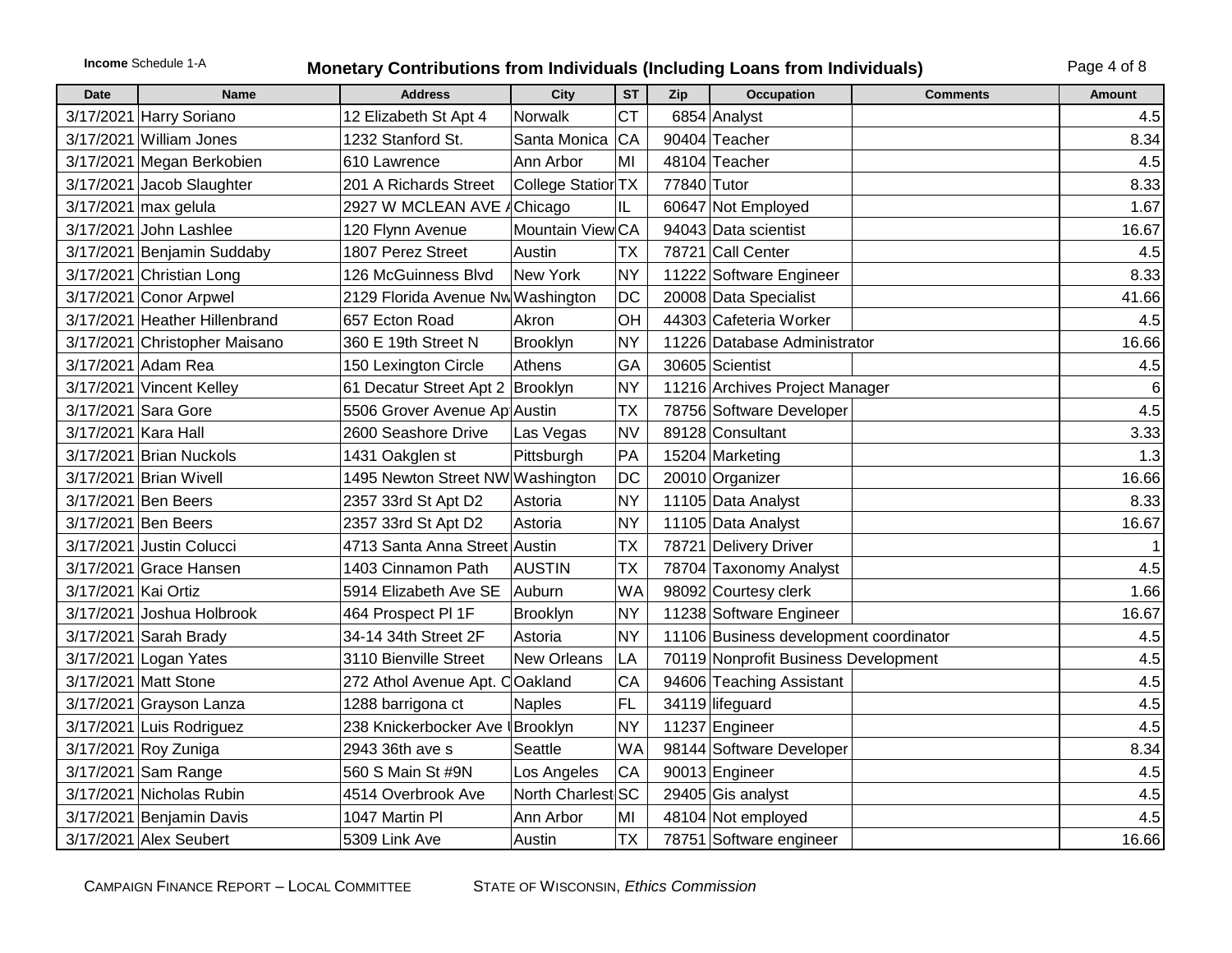# **Income** Schedule 1-A **Monetary Contributions from Individuals (Including Loans from Individuals)** Page 5 of 8

| Date | <b>Name</b>                   | <b>Address</b>                           | <b>City</b>          | <b>ST</b>  | Zip          | <b>Occupation</b>                 | <b>Comments</b> | Amount |
|------|-------------------------------|------------------------------------------|----------------------|------------|--------------|-----------------------------------|-----------------|--------|
|      | 3/17/2021 Courtney Gray       | 1621 N Richmond St Ga Chicago            |                      | IL         |              | 60647 Graduate Student            |                 | 1.66   |
|      | 3/17/2021 Grace Mausser       | 400 E 21st St                            | Brooklyn             | <b>NY</b>  |              | 11226 Policy Coordinator          |                 | 4.5    |
|      | 3/17/2021 Sean Plackis        | 13 Benson Place                          | <b>Valley Stream</b> | <b>NY</b>  |              | 11580 Data Analyst                |                 | 8.34   |
|      | 3/17/2021 Maria Arievitch     | 45 Newel St                              | <b>Brooklyn</b>      | <b>NY</b>  |              | 11222 Not Employed                |                 | 5.84   |
|      | 3/17/2021 Wesley Higgins      | 228 South 3rd Street                     | Brooklyn             | <b>NY</b>  |              | 11211 Not Employed                |                 | 8.33   |
|      | 3/17/2021 Ian Gunther         | 513 E Wright St                          | Milwaukee            | WI         |              | 53212 Not Employed                |                 | 8.34   |
|      | 3/17/2021 Nathan Bailey       | 920 Windy Shores Loop Spicewood          |                      | <b>TX</b>  |              | 78669-6 Network                   |                 | 8.33   |
|      | 3/17/2021 Justin Kelly        | 8302 Haddon Dr                           | <b>Takoma Park</b>   | MD         | 20912 Writer |                                   |                 | 8.34   |
|      | 3/17/2021 Greg Bosley         | 3122 Castro Street                       | Austin               | <b>TX</b>  |              | 78702 Computer Support            |                 | 4.5    |
|      | 3/17/2021 Jesse Lopez-Cepero  | 4304 N Springfield Ave Chicago           |                      | IL         | 60618 Nurse  |                                   |                 | 16.66  |
|      | 3/17/2021 Matthew Markezich   | 11655 Flat Branch Close Charlotte        |                      | <b>NC</b>  |              | 28277 Marketer                    |                 | 4.5    |
|      | 3/17/2021 Autumn Pickett      | 3903 Campus Suites Blv West Lafayette IN |                      |            |              | 47906 Mental Health Technician    |                 | 2.5    |
|      | 3/17/2021 Victor Vaiana       | 38-23 52nd St.                           | Sunnyside            | <b>NY</b>  |              | 11104 Student                     |                 | 12.5   |
|      | 3/17/2021 Daniel Lynch        | 3755 77th Street                         | Queens               | <b>NY</b>  |              | 11372 Product manager             |                 | 4.5    |
|      | 3/17/2021 Michael Nachbar     | 601 W 11th St Apt #128 Austin            |                      | <b>Τ</b> Χ |              | 78701 Data Scientist              |                 | 16.67  |
|      | 3/17/2021 Curt Ries           | 2149 Santa Clara Ave. A Alameda          |                      | CA         |              | 94501 Campaign Manager            |                 | 8.34   |
|      | 3/17/2021 Timothy Munier      | 801 Avenue C #1A                         | Brooklyn             | <b>NY</b>  |              | 11218 Registered Nurse            |                 | 4.5    |
|      | 3/17/2021 Eric Miller         | 4906 Columbia Road Un Columbia           |                      | <b>MD</b>  |              | 21044 Health insurance specialist |                 | 3.33   |
|      | 3/17/2021 Angie Teresi        | 2120 N Holton St Uppr                    | Milwaukee            | WI         |              | 53212 Temp check                  |                 | 41.67  |
|      | 3/17/2021 Kenna M Cate        | 43 Zephyr Cove Circle                    | Sacramento           | CA         |              | 95831 Tasting Room Staff          |                 | 8.33   |
|      | 3/17/2021 Tristan Husby       | 14 Sawyer St                             | Nashua               | <b>NH</b>  |              | 3060 Adjunct Lecturer             |                 | 8.33   |
|      | 3/17/2021 Matthew Miller      | 921 Ingraham St NW                       | Washington           | <b>DC</b>  |              | 20011 Professor                   |                 | 20     |
|      | 3/17/2021 Sarah Richmond      | 2802 S Emerald Ave AptChicago            |                      | IL         |              | 60616 Paralegal                   |                 | 8.33   |
|      | 3/17/2021 Sebastian Brennes   | 6501 Douglaston Pkwy                     | Douglaston           | <b>NY</b>  |              | 11362 Not Employed                |                 | 8.33   |
|      | 3/17/2021 Eric Anderson       | 2005 W Farragut Ave ApChicago            |                      | IL         |              | 60625-1 Bartender                 |                 | 4.5    |
|      | 3/17/2021 Tyler Sylvester     | 20416 Remsbury Place                     | Gaithersburg         | MD         |              | 20886 Not Employed                |                 | 4.5    |
|      | 3/17/2021 Kellen Gildersleeve | 1703 Mckinley Ave                        | Austin               | <b>TX</b>  | 78702 RN     |                                   |                 | 4.5    |
|      | 3/17/2021 Toby Rane           | 633 Fillmore St                          | Fillmore             | CA         |              | 93015 Not Employed                |                 | 1.67   |
|      | 3/17/2021 Arthur Edmund       | 5218 W Vliet St Apt 2                    | Milwaukee            | WI         |              | 53208 Programmer                  |                 | 4.5    |
|      | 3/17/2021 Arthur Edmund       | 5218 W Vliet St Apt 2                    | Milwaukee            | WI         |              | 53208 Programmer                  |                 | 8.34   |
|      | 3/17/2021 Jonathan Valenti    | 1536 Cherry St                           | San Carlos           | CA         | 94070 Nanny  |                                   |                 | 4.5    |
|      | 3/17/2021 Nikko Bilitza       | 1856 Ingleside Terrace NWashington       |                      | <b>DC</b>  |              | 20010 Organizer                   |                 | 8.33   |
|      | 3/17/2021 Adam Parsons        | 691 Frebis Ave                           | Columbus             | OH         |              | 43206 Data & Digital Director     |                 | 4.62   |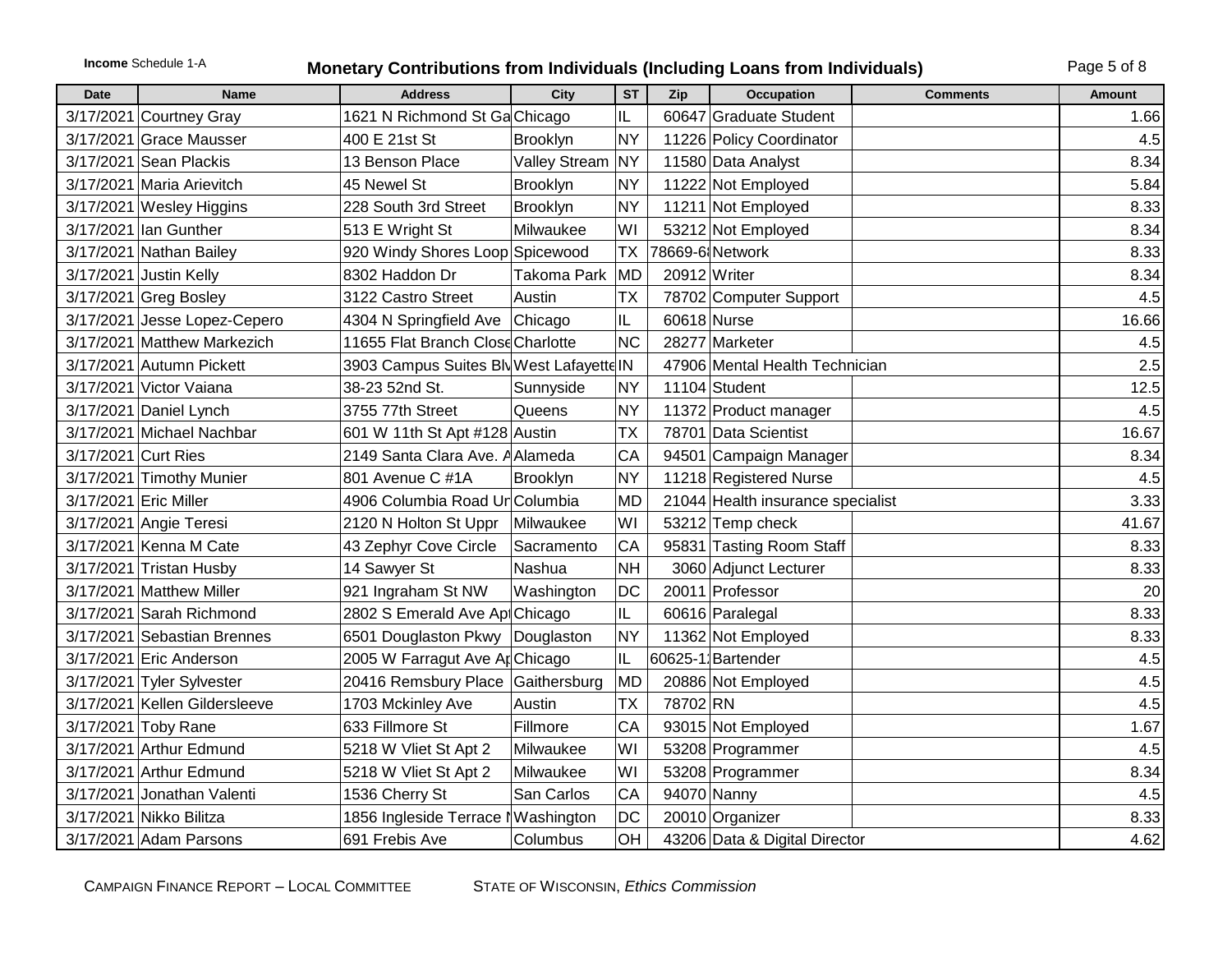### **Income** Schedule 1-A **Monetary Contributions from Individuals (Including Loans from Individuals)** Page 6 of 8

| Date | <b>Name</b>                 | <b>Address</b>                    | <b>City</b>     | <b>ST</b> | Zip | <b>Occupation</b>                         | <b>Comments</b> | Amount |
|------|-----------------------------|-----------------------------------|-----------------|-----------|-----|-------------------------------------------|-----------------|--------|
|      | 3/17/2021 Bill Reisman      | 315 West 98th St                  | New York        | <b>NY</b> |     | 10025 Student                             |                 |        |
|      | 3/17/2021 Nikhil Shimpi     | 139 Emerson Pl. Apt. 10 Brooklyn  |                 | <b>NY</b> |     | 11205 Attorney                            |                 | 20     |
|      | 3/17/2021 Michelle Fessler  | 1612 33rd St Apt 104              | Everett         | <b>WA</b> |     | 98201 school secretary                    |                 | 2.5    |
|      | 3/17/2021 Kirk Lohbauer     | 2316 S Hutchinson St              | Philadelphia    | PA        |     | 19148 Senior Business Development Manager |                 | 8.33   |
|      | 3/17/2021 Jeremy Neff       | 45 Q ST NE                        | Washington      | DC        |     | 20002 Digital Strategist                  |                 | 10     |
|      | 3/17/2021 Kyle Ellison      | 522 Bailey Mountain Roa Mars Hill |                 | <b>NC</b> |     | 28754-6 Not Employed                      |                 |        |
|      | 3/17/2021 Christopher Rayl  | 1914 N Saint Paul St.             | Wichita         | KS        |     | 67203 Software Engineer                   |                 | 4.5    |
|      | 3/18/2021 Benjamin Bathman  | 512 E 79th Street Apt 5DNew York  |                 | <b>NY</b> |     | 10075 Production Coordinator              |                 | 4.5    |
|      | 3/18/2021 Preston Maness    | 2829 S Lakeline Blvd UnCedar Park |                 | <b>TX</b> |     | 78613 Software Engineer                   |                 | 4.5    |
|      | 3/18/2021 Paul Sheprow      | 8523 SE 29th Ave                  | Milwaukie       | <b>OR</b> |     | 97222-6 Teacher                           |                 | 1.67   |
|      | 3/18/2021 Joseph Young      | 1885 Wilson Ave Apt 11 Saint Paul |                 | <b>MN</b> |     | 55119 Not Employed                        |                 | 4.5    |
|      | 3/18/2021 Gary Doran        | 3360 E Foothill Blvd #22 Pasadena |                 | CA        |     | 91107 Data Scientist                      |                 | 4.5    |
|      | 3/18/2021 Liam Buschel      | 6821 Lakeland Dr                  | Charlotte       | <b>NC</b> |     | 28214 Not Employed                        |                 | 4.5    |
|      | 3/18/2021 Chris Black       | 3427 West Shakespeare Chicago     |                 | IL.       |     | 60647 Analytics Manager                   |                 | 4.5    |
|      | 3/18/2021 Christopher Bangs | 2129 Florida Ave NW Ap Washington |                 | DC        |     | 20008 Attorney                            |                 | 1.66   |
|      | 3/18/2021 James Lewis       | 300 Hamilton Street NE Washington |                 | DC        |     | 20011 Administrative Assistant            |                 | 4.17   |
|      | 3/18/2021 Theodore Glomski  | 3208 Gregory St                   | Madison         | WI        |     | 53711 Technical Support                   |                 | 16.67  |
|      | 3/18/2021 John Flanagan     | PO Box 1551                       | Oakland         | CA        |     | 94604 Not employed                        |                 | 8.34   |
|      | 3/18/2021 Edward Hirsch     | 1902 W SCHOOL ST UrChicago        |                 | IL        |     | 60657 Project Manager                     |                 | 8.33   |
|      | 3/18/2021 Jeb Boone         | 3503 Timbercreek Cir              | Roswell         | GA        |     | 30076 IT Engineer                         |                 | 16.66  |
|      | 3/18/2021 Megan McGrath     | 1324 Newton St. NE                | Washington      | DC        |     | 20017 Not Employed                        |                 | 1.67   |
|      | 3/18/2021 Francis Sferrazza | 27 Broadway Street                | Asheville       | <b>NC</b> |     | 28801 Software Developer                  |                 | 8.33   |
|      | 3/18/2021 Eric Sommers      | 14507 Guilford Ridge Rd Haymarket |                 | VA        |     | 20169 Donation Center Coordinator         |                 | 4.5    |
|      | 3/18/2021 Garrett Schaffel  | 1339 E St SE Apt 510              | Washington      | DC        |     | 20003 Communications Specialist           |                 | 4.5    |
|      | 3/18/2021 Alexandra Barnard | 475 51st St                       | Oakland         | CA        |     | 94609 Legislative Assistant               |                 | 8.34   |
|      | 3/18/2021 Mike Stacey       | 1287 Thomson Rd                   | Abington        | PA        |     | 19001 Consultant                          |                 | 12.5   |
|      | 3/18/2021 Kurtis Hagans     | 2112 New Hampshire A WASHINGTONDC |                 |           |     | 20009 Consultant                          |                 | 8.33   |
|      | 3/18/2021 Wesley Holing     | 1547 Oregon St                    | Berkeley        | CA        |     | 94703 Web Content Developer               |                 | 8.33   |
|      | 3/18/2021 Michelle Fisher   | 4356 STILSON CIR                  | <b>NORCROSS</b> | GA        |     | 30092 Technical Services                  |                 | 8.33   |
|      | 3/18/2021 Rakshith Raghu    | 115 millers cove rd.              | Newport News VA |           |     | 23602 Analytics consultant                |                 | 4.5    |
|      | 3/18/2021 Ben Tarnoff       | 1770 Massachusetts Av Cambridge   |                 | MA        |     | 2140 Technical Writer                     |                 | 8.33   |
|      | $3/18/2021$ Jacob S Young   | 231 Jefferson St. Apt 1L Brooklyn |                 | <b>NY</b> |     | 11237 Not Employed                        |                 | 4.5    |
|      | 3/18/2021 Dan Taylor        | 1629 Quarrier St. #1              | Charleston      | WV        |     | 25311 Independent contractor              |                 | 4.16   |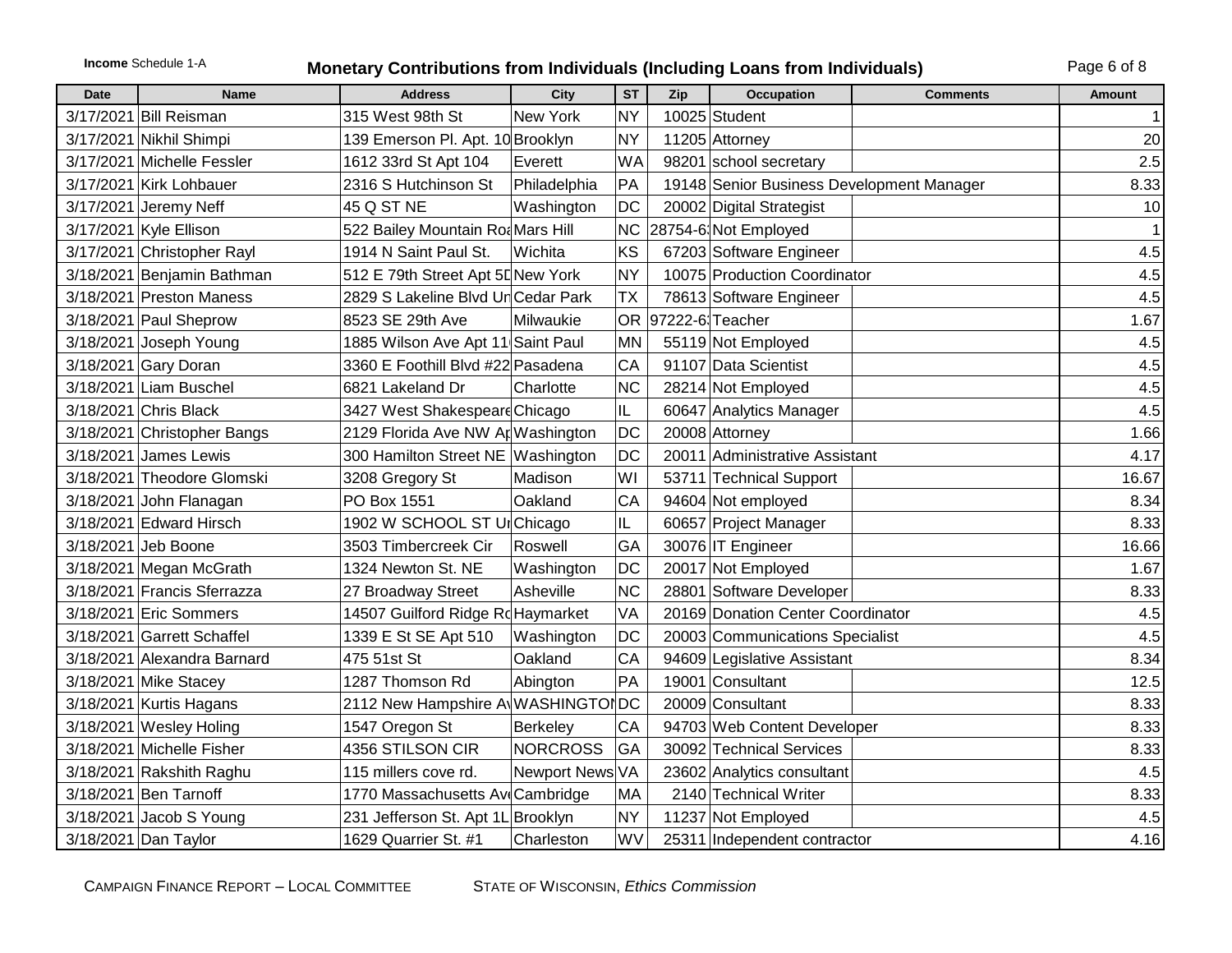# **Income** Schedule 1-A **Monetary Contributions from Individuals (Including Loans from Individuals)** Page 7 of 8

| <b>Date</b> | <b>Name</b>                  | <b>Address</b>                        | City             | <b>ST</b> | Zip           | <b>Occupation</b>                               | <b>Comments</b> | <b>Amount</b>  |
|-------------|------------------------------|---------------------------------------|------------------|-----------|---------------|-------------------------------------------------|-----------------|----------------|
|             | 3/18/2021 Samuel Nelson      | 3485 Holmead PI NW                    | Washington       | <b>DC</b> |               | 20010 Non profit                                |                 | 4.5            |
|             | 3/18/2021 STACIA CEDILLO     | 524 14TH ST SE APT 4 WASHINGTONDC     |                  |           |               | 20003 Program Manager                           |                 | 4.5            |
|             | 3/18/2021 Robert Galbraith   | 156 Riley Street                      | <b>Buffalo</b>   | <b>NY</b> |               | 14209 Researcher                                |                 | 4.5            |
|             | 3/18/2021 Daniel Matthews    | 1016 Halsey Street Apt 2 Brooklyn     |                  | <b>NY</b> |               | 11207 Sales/Customer Service                    |                 | 1.67           |
|             | 3/18/2021 Hayden Duncan      | 921 Butternut st nw Apt Washington    |                  | DC        |               | 20012 Communications Specialist                 |                 | 8.34           |
|             | 3/18/2021 Peter Gowan        | 2034 Pierce Mill Rd. Nw Washington    |                  | DC        |               | 20010 Not Employed                              |                 | 4.5            |
|             | 3/18/2021 Emma Coghlan       | 3926 Roderick Road                    | Los Angeles      | CA        |               | 90065 Communications                            |                 | 4.5            |
|             | 3/18/2021 Walker Smith       | 2600 W 22nd Pl Apt 4                  | Chicago          | IL        |               | 60608 Tour Guide                                |                 | 8.33           |
|             | 3/18/2021 Jonathan Muchin    | 49 Parsons Street                     | <b>Brighton</b>  | MA        |               | 2135 Publicist                                  |                 | 4.5            |
|             | 3/18/2021 Samuel Wohlforth   | 1168 GREENE AVE AP BROOKLYN           |                  | <b>NY</b> |               | 11221 Scheduler                                 |                 | 4.5            |
|             | 3/18/2021 Jaime Gomez        | 13122 Adland St Apt A                 | Garden Grove CA  |           |               | 92843 QC Manager                                |                 | 8.33           |
|             | 3/18/2021 Sarah Morris       | 10611 Cooper Hill Dr.                 | Austin           | <b>TX</b> |               | 78758 Program Manager                           |                 | 4.5            |
|             | 3/18/2021 Wilden Dannenberg  | 445 W 240 ST                          | <b>Bronx</b>     | <b>NY</b> |               | 10463 Musician                                  |                 | 8.33           |
|             | 3/18/2021 Brandon Hinke      | 1641 W 21st Street Apt : Chicago      |                  | IL        |               | 60608 Janitor                                   |                 | 8.33           |
|             | 3/18/2021 Frank Egan         | 135 Connetquot Rd                     | Bayport          | <b>NY</b> |               | 11705 Not employed                              |                 | 4.5            |
|             | 3/18/2021 Jason Friedman     | 18 Lamp post Court                    | Potomac          | <b>MD</b> |               | 20854 Software developer                        |                 | 9              |
|             | 3/18/2021 Jane Sexton        | 1437 CENTINELA AVE                    | SANTA MONICA     |           | 90404-2 Comms |                                                 |                 | 1.67           |
|             | 3/18/2021 Adam Maloon        | 1768 Willard Ave NW                   | Washington       | DC        |               | 20009 Housing Advocacy                          |                 | 4.5            |
|             | 3/18/2021 Daniel Heard       | <b>2315 A TURK</b>                    | SAN FRANCISCA    |           |               | 94118 UI Designer                               |                 | 4.5            |
|             | 3/18/2021 Bradley Legrid     | 1205 Reaney Ave                       | Saint Paul       | <b>MN</b> |               | 55106 Not Employed                              |                 | 4.5            |
|             | 3/18/2021 James Upchurch     | 3392 22nd St                          | San Francisco CA |           |               | 94110 Project Manager                           |                 | 4.5            |
|             | 3/18/2021 Juan Hernandez     | 311 cheshier                          | Lancaster        | <b>TX</b> |               | 75146 Not employed                              |                 | 4.5            |
|             | 3/18/2021 Inosencia Portillo | 5543 WALTHAM LN                       | <b>LAS VEGAS</b> | <b>NV</b> |               | 89122 Housekeeper                               |                 | 4.5            |
|             | 3/18/2021 Jakob Gingrich     | 701 W Main St                         | Madison          | WI        |               | 53715 Technical Communications                  |                 | 20             |
|             | 3/18/2021 Jarrett Hall       | 143 Rocky Mountain Ro New Stanton PPA |                  |           |               | 15672 Not Employed                              |                 | 4.5            |
|             | 3/18/2021 Sam Feldman        | 132 St. Marks Place #2R Brooklyn      |                  | <b>NY</b> |               | 11217 Attorney                                  |                 | 41.67          |
|             | 3/18/2021 Jarrett Hall       | 143 Rocky Mountain Ro New Stanton PPA |                  |           |               | 15672 Not Employed                              |                 | $\overline{2}$ |
|             | 3/18/2021 Jarrett Hall       | 143 Rocky Mountain Ro New Stanton PPA |                  |           |               | 15672 Not Employed                              |                 |                |
|             | 3/18/2021 Claire Valdez      | 60-48 68th Rd                         | Ridgewood        | <b>NY</b> |               | 11385 Program Assistant                         |                 | 16.66          |
|             | 3/18/2021 Bryan LaVergne     | 1717 Norfolk Apt 2                    | Houston          | <b>TX</b> |               | 77098 Social Security Disability Representation |                 | 3.33           |
|             | 3/18/2021 Eric Robertson     | 20 Berlin Ct.                         | Sharpsburg       | GA        |               | 30277 Deputy Irganizing Director                |                 | 4.5            |
|             | 3/18/2021 Alexander Stigler  | 1803 N 4th Street                     | Columbus         | OH        |               | 43201 Supervisor                                |                 | 4.5            |
|             | 3/18/2021 Will Beyer         | 1647 Mohawk Street                    | Los Angeles      | CA        |               | 90026 Operations                                |                 | 1.67           |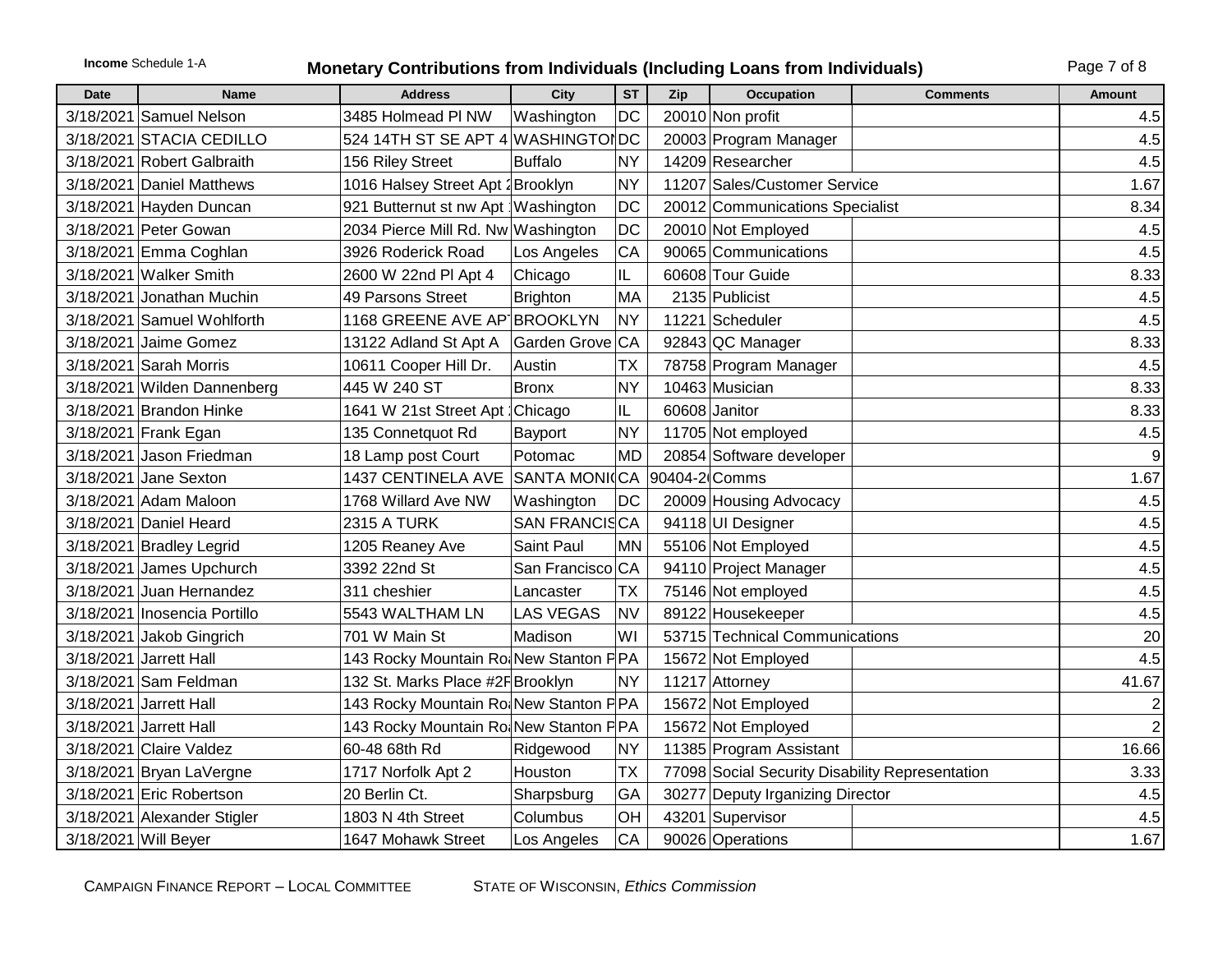|                      | <b>Income Schedule 1-A</b><br><b>Monetary Contributions from Individuals (Including Loans from Individuals)</b> |                                   |                 |                |            |                                     |                 |        |  |
|----------------------|-----------------------------------------------------------------------------------------------------------------|-----------------------------------|-----------------|----------------|------------|-------------------------------------|-----------------|--------|--|
| <b>Date</b>          | <b>Name</b>                                                                                                     | <b>Address</b>                    | City            | <b>ST</b>      | <b>Zip</b> | Occupation                          | <b>Comments</b> | Amount |  |
|                      | 3/18/2021 Si Squires-Kasten                                                                                     | 1484 W Winnemac Ave Chicago       |                 | IL.            |            | 60640 Teacher                       |                 | 8.33   |  |
|                      | 3/18/2021 Jeremy Vargas                                                                                         | 650 Palisade Ave                  | Yonkers         | <b>NY</b>      |            | 10703 Jr Quality Assurance Engineer |                 | 8.33   |  |
|                      | 3/18/2021 Brittany Smith                                                                                        | 950 Maine Ave SW Apt   Washington |                 | DC             |            | 20024 research                      |                 | 16.66  |  |
|                      | 3/18/2021 Kelly Skyrm                                                                                           | 481 Landis Store Rd               | Boyertown       | <b>PA</b>      |            | 19512 Not Employed                  |                 |        |  |
|                      | 3/18/2021 David Alazraki                                                                                        | 315 20th st Apt 1C                | <b>Brooklyn</b> | <b>NY</b>      |            | 11215 Business Analyst              |                 | 8.34   |  |
|                      | 3/18/2021 Justin Jansen                                                                                         | 3258 Keahi St                     | <b>Honolulu</b> | H <sub>l</sub> |            | 96822 Program Manager               |                 | 4.5    |  |
|                      | 3/18/2021 Benjamin Lappen                                                                                       | 313 Country Way                   | Scituate        | MA             |            | 2066 Housing Search Advocate        |                 | 20     |  |
|                      | 3/18/2021 Katherine Horn                                                                                        | 139 Warren Street                 | Medford         | МA             |            | 2155 Professor                      |                 | 4.5    |  |
|                      | 3/18/2021 David Loken                                                                                           | 1914 N. Prospect Ave. #Milwaukee  |                 | WI             | 53202 GIS  |                                     |                 | 4.5    |  |
|                      | 3/18/2021 Erik Stockmeier                                                                                       | 156 Quincy St Apt 2               | <b>Brooklyn</b> | <b>NY</b>      |            | 11216 Software Engineer             |                 | 4.5    |  |
|                      | 3/18/2021 Matthew Vanadia                                                                                       | 62 Crescent PI 2D                 | Tuckahoe        | <b>NY</b>      |            | 10707 Not Employed                  |                 | 2.5    |  |
| 3/18/2021 Illan Gold |                                                                                                                 | 10 w 15 st 1922                   | New York        | <b>NY</b>      |            | 10011 Software Engineer             |                 | 8.34   |  |
|                      | 3/18/2021 Parker McQueeney                                                                                      | 7 Eastern Ave                     | Northampton     | MA             |            | 1060 Gardener                       |                 | 4.5    |  |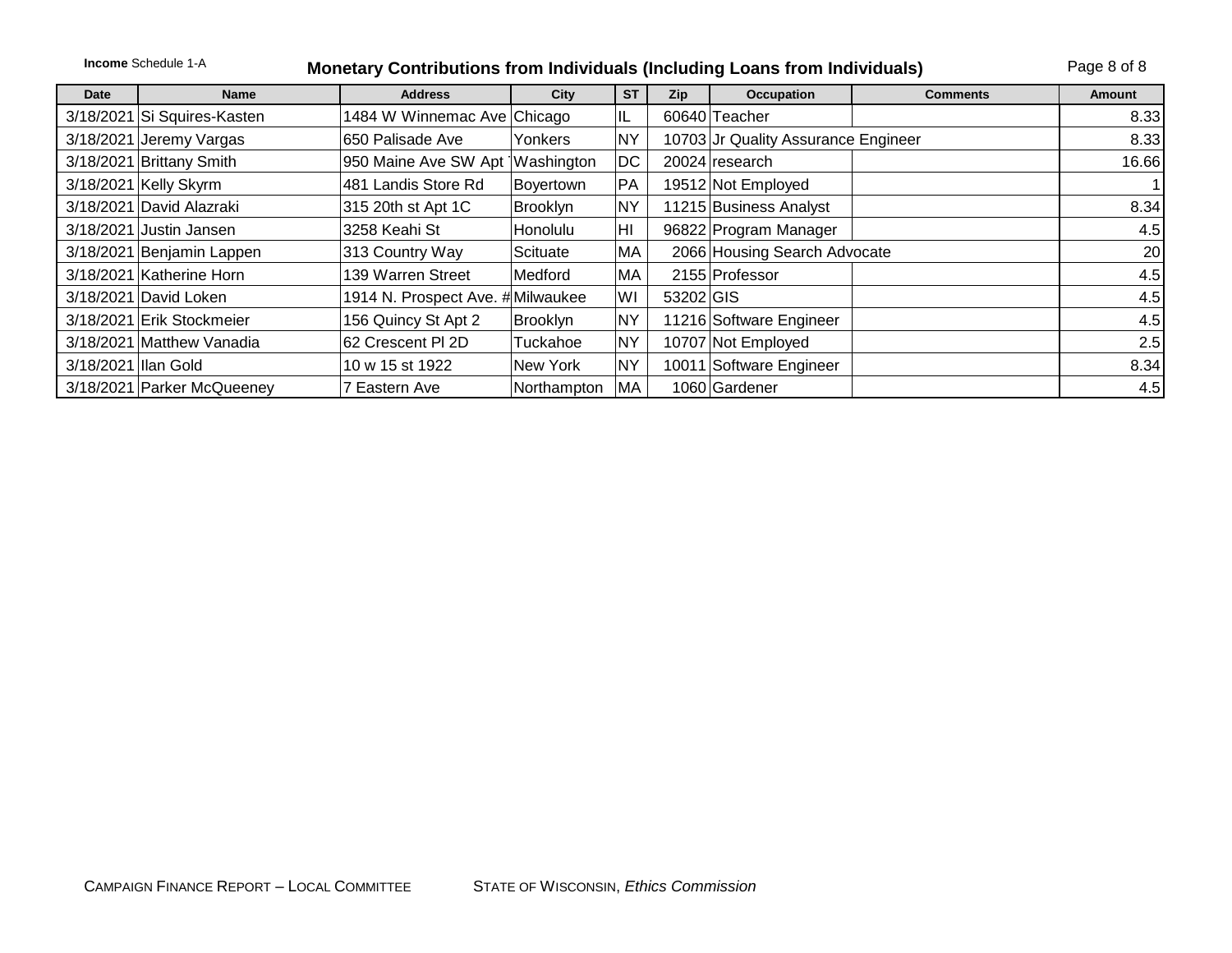|             | <b>Income</b> Schedule 1-B            | <b>Monetary Contributions from Committees (Transfers-In)</b> |         | Page 1 of 1 |            |                 |  |               |
|-------------|---------------------------------------|--------------------------------------------------------------|---------|-------------|------------|-----------------|--|---------------|
| <b>Date</b> | Committee Name                        | <b>Address</b>                                               | City    | -ST         | <b>Zip</b> | <b>Comments</b> |  | <b>Amount</b> |
|             | 3/18/2021 Progressive Dane            | 1202 Williamson St. #1                                       | Madison | <b>IWI</b>  | 53703      |                 |  | 150.00        |
|             | 2/22/2021 Friends of Heidi Wegleitner | l1941 E Davton St                                            | Madison | <b>IWI</b>  | 53704      |                 |  | 200.00        |
|             | 1/22/2021 Marsha for Assembly         | 1029 Spaight St. #6C                                         | Madison | <b>WI</b>   | 53703      |                 |  | 200.00        |